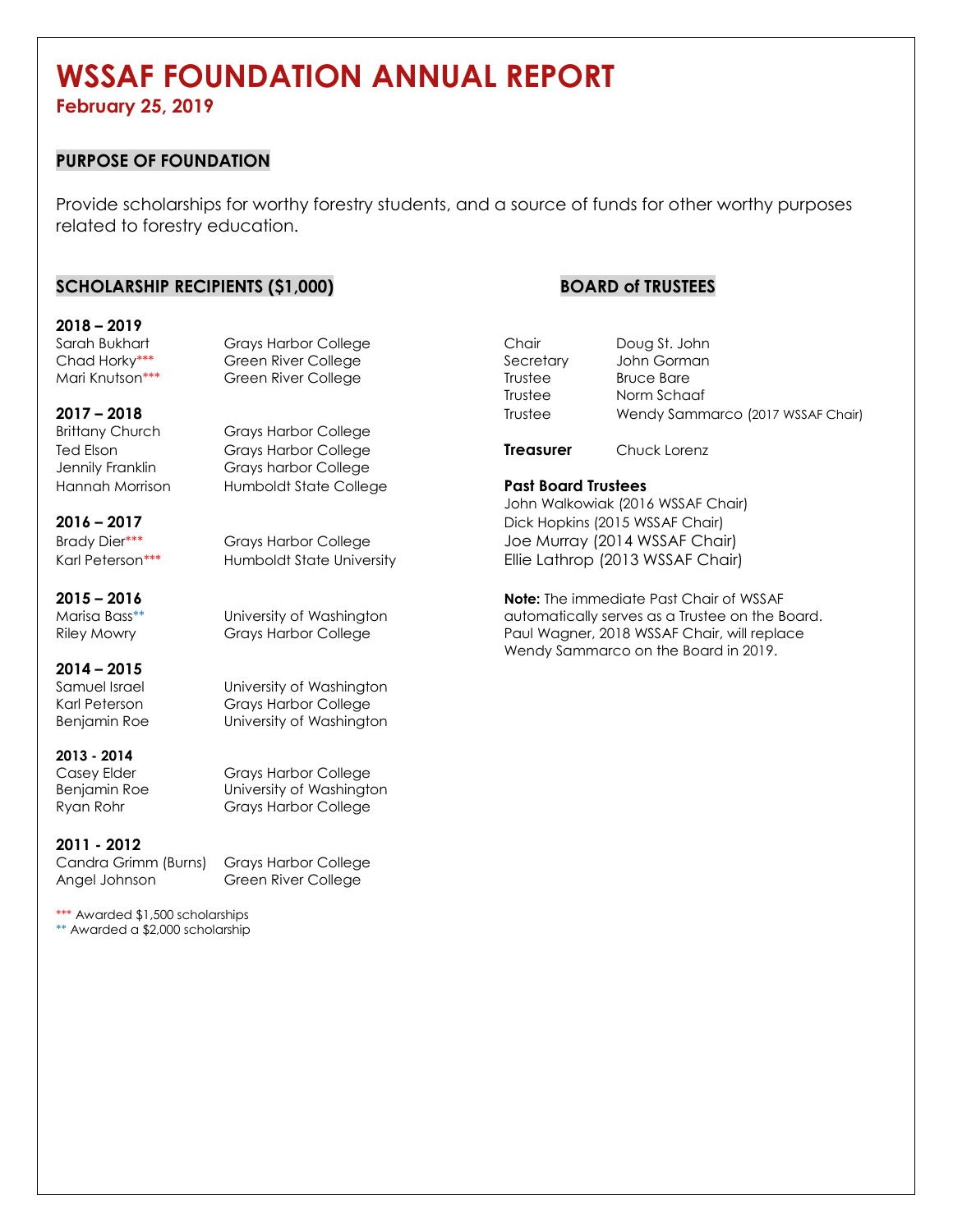## **WHERE ARE THEY NOW?**

The Foundation has been delighted to award scholarships to bright young students interested in forestry careers.

**2011 Candra (Grimm) Burns** received her A.A.A. from Grays Harbor College and her B.S. from Evergreen College. She owns Talking Forests which is a natural resource communication business.

**2013 Casey Elder**, Grays Harbor College graduate, is a log scaler for Northwest Log Scalers.

**2013 Ryan Rohr** is pursuing his BAS in resource management at Grays Harbor College.

**2013 & 2014** Ben Roe earned a Master of Science in Forest Resources, and a Master of Public Administration from the U.W. Ben is now working as a forester with the US Forest Service on the Prescott National Forest in Arizona, where he prepares and administers timber sales and thinning contracts. He is currently enrolled in the National Advanced Silviculture Program and is working towards becoming a certified silviculturist.

**2014 & 2016 Karl Peterson**, Grays Harbor College graduate, who went to work for the USFS after receiving his B.S. degree from Humboldt State University.

**2014 Sam Israel** earned a Master of Forest Resources in Forest Management from the U.W. He is the owner of Alliance Ecological Services. Sam's current work includes monitoring timber harvests on federal lands, and helping small landowners with stewardship planning projects.

**2015 Marisa Bass** earned a Master of Forest Resources in Forest Management last June from the U.W. She is a forester working from the Pysht area to Long Beach for American Forest Management.

**2015 Riley Mowry** is a BAS student in resource management at Grays Harbor College. Riley is also an intern for Sierra Pacific Industries in Aberdeen.

**2016 Brady Dier**, Grays Harbor College graduate, is a NRS 1 with the WDNR working in the South Pacific Cascade Region.

**2017 Brittany Church** - was awarded her AAS degree and is currently a junior in the BAS program for forest resource management at Grays Harbor College. She has completed summer positions at Alta Forest Products and the WDNR fire crew.

**2017 Ted Elson** - was awarded his AAS degree and is currently a senior in the BAS program in forest resource management at Grays Harbor College. He completed summer positions with the WDNR in forest management and City of Montesano Tree Farm.

**2017 Jennilyn Franklin** - was awarded her AAS degree and is currently a senior in the BAS program in forest resource management at Grays Harbor College. She completed summer positions with Port Blakely and City of Montesano Tree Farm.

**2017 Hannah Morrison,** a graduate of the School of Environmental and Forest Sciences at the U. W.**,** is pursuing a Master's in Forestry degree at Humboldt State University in Northern California. After graduating from Humboldt State University Hannah plans to move back to Washington to continue her forestry career.

**2018 Sarah (Burkhart) Watkins** - is completing her AAS degree and has been accepted into the BAS program in forest resource management at GHC. She has completed a summer position at the GHC school forest.

**2018 Chad Horky,** an Army vet, is a fourth-year student enrolled in the Bachelor of Applied Science degree program at Green River College. Chad worked with the Forest Service in Montana last summer and likely will have full-time employment with them when he graduates this spring.

**2018 Mari Knutson** has a BS degree in Botany. She is now pursuing a BS degree in Natural Resource Management at Green River College. Mari is seeking employment within the natural resource field, hopefully in the area of ecosystem restoration work with the City of Seattle.